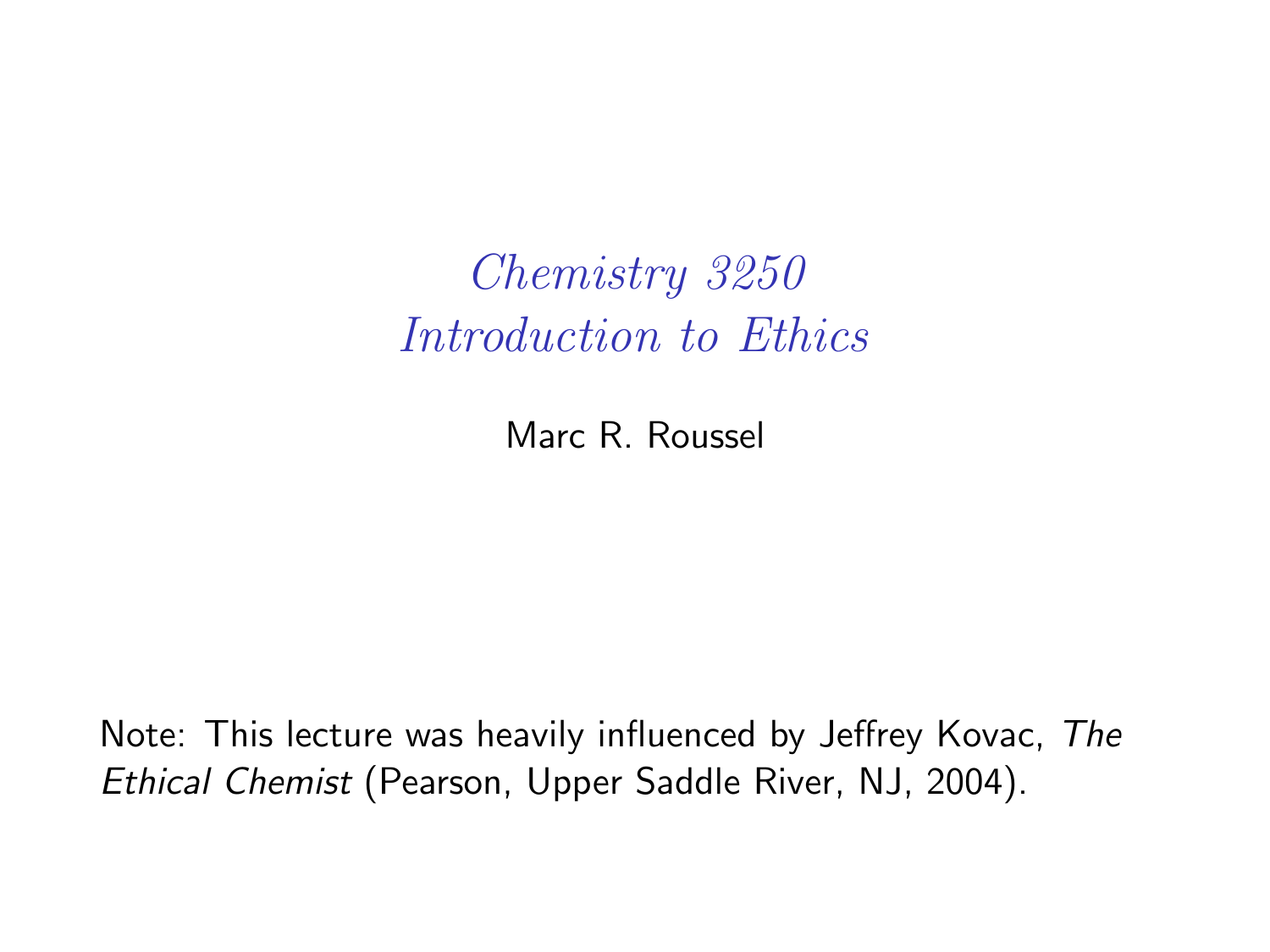### Ethics as a practical matter

 $\triangleright$  Ethical decisions come up all the time in professional life.

- $\triangleright$  Decisions regarding the careers of subordinates/students
- $\triangleright$  Decisions involving the disclosure (or not) of information
- $\triangleright$  Decisions regarding acceptable risk to yourself or to others

 $\triangleright$  One way or another, you're going to make ethical decisions.

 $\blacktriangleright$  Ideally, you would apply a calm, rational process to situations that are often anything but calm and rational.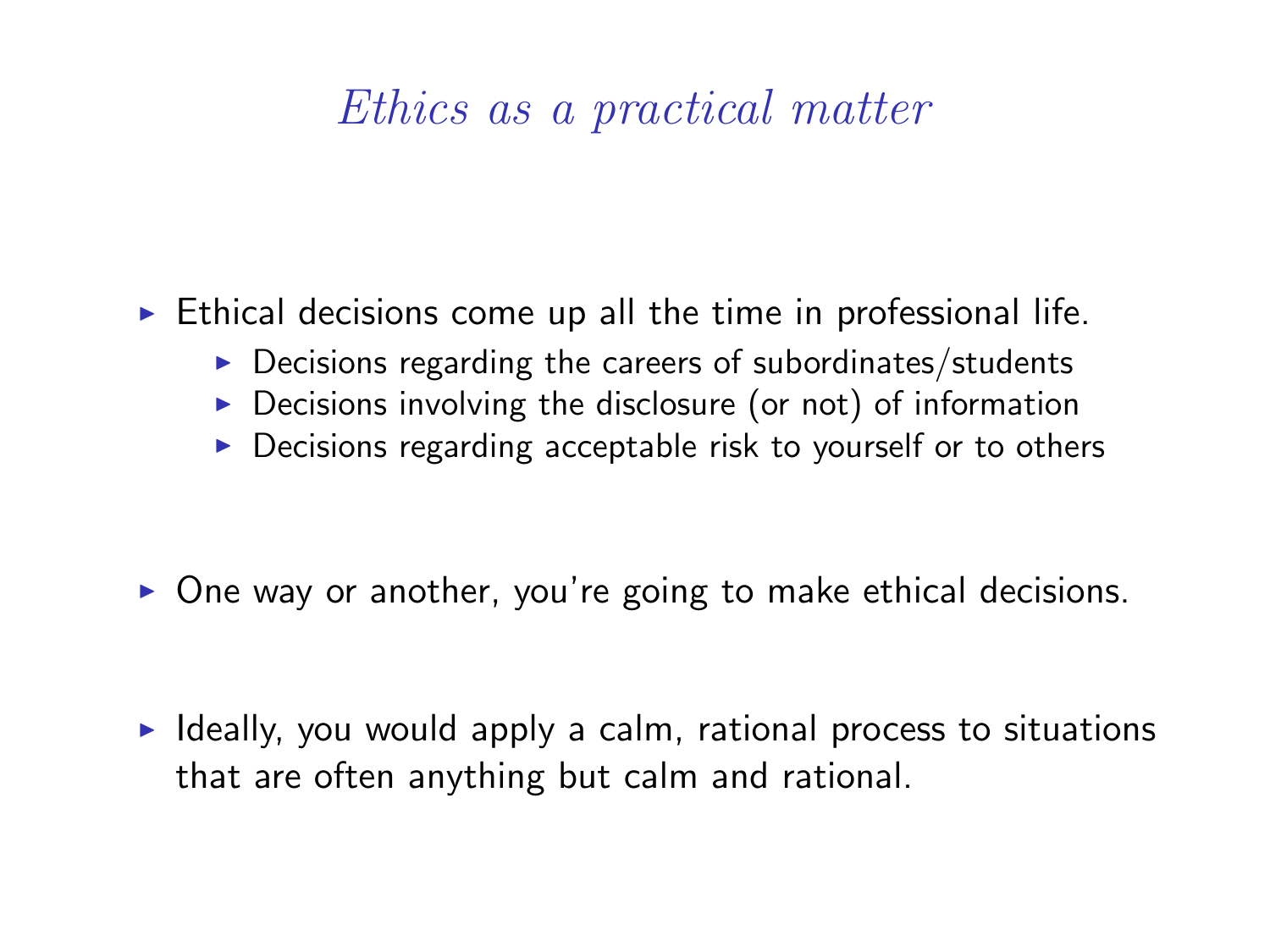# How do you decide what is right?

- $\triangleright$  There is a common pool of very basic values that most of us hold.
- $\triangleright$  These values sometimes conflict, but even when they don't, the common core only covers certain clear cases, as Gass calls them.
- It's useful to have a couple of things to help us find our way through ethical decisions:
	- $\triangleright$  A process for working our way through ethical problems
	- $\triangleright$  A set of principles we apply to resolve these problems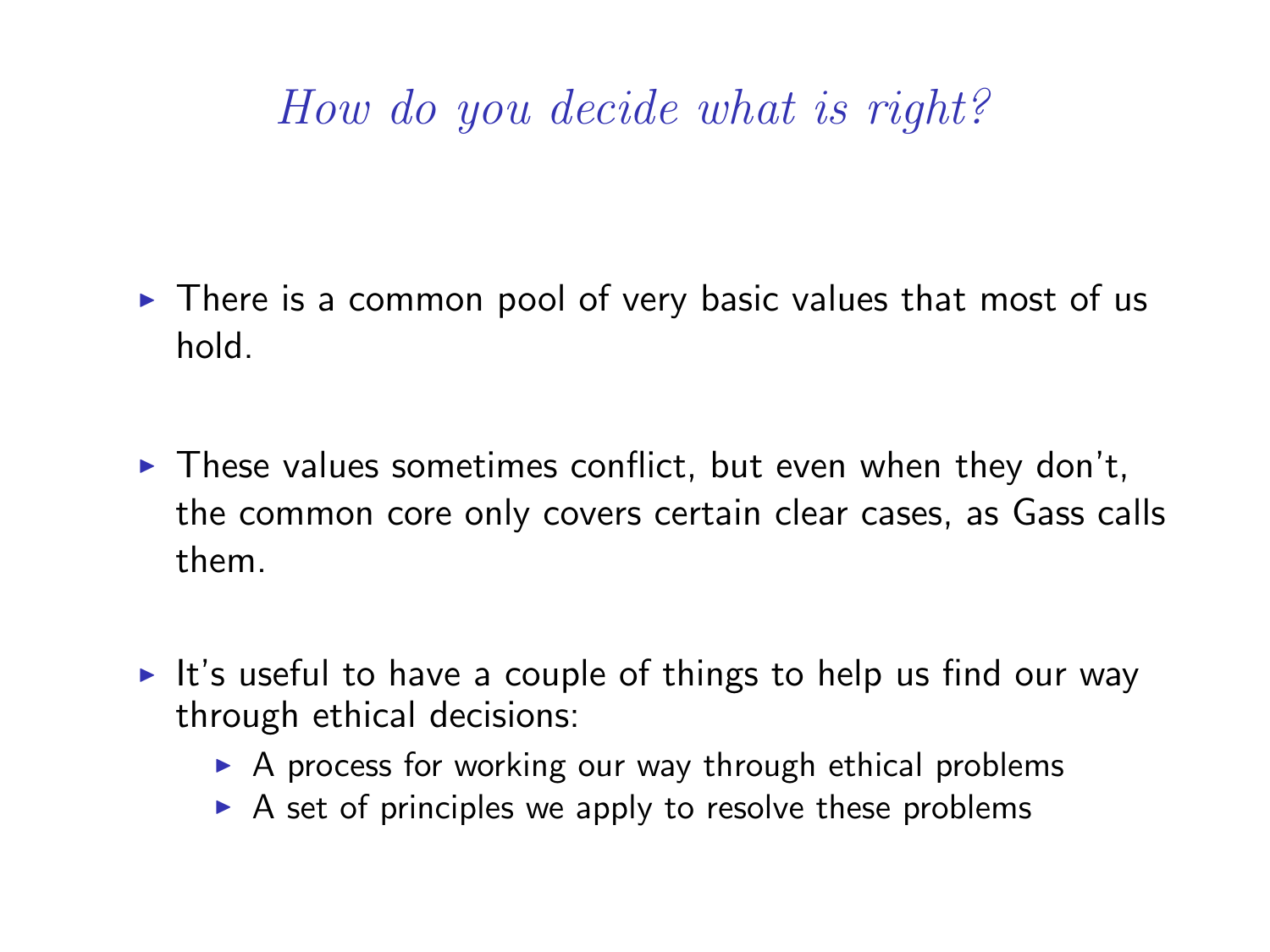## Ethical principles and ethical theories

- $\triangleright$  Ethical principles can come from two sources:
	- Innate or strongly ingrained principles widely shared within a society
	- $\blacktriangleright$  Ethical systems or theories that provide overarching principles
- $\triangleright$  Ethical theories attempt to convert ethical questions into logical questions by providing principles from which ethically correct behavior can be deduced.
- $\triangleright$  Ethical theories are limited and, pushed to their limits, can often generate results that run contrary to most people's sense of what is right.
- $\triangleright$  Knowing several ethical theories can however help us phrase questions which will allow us to see our way through an ethical problem.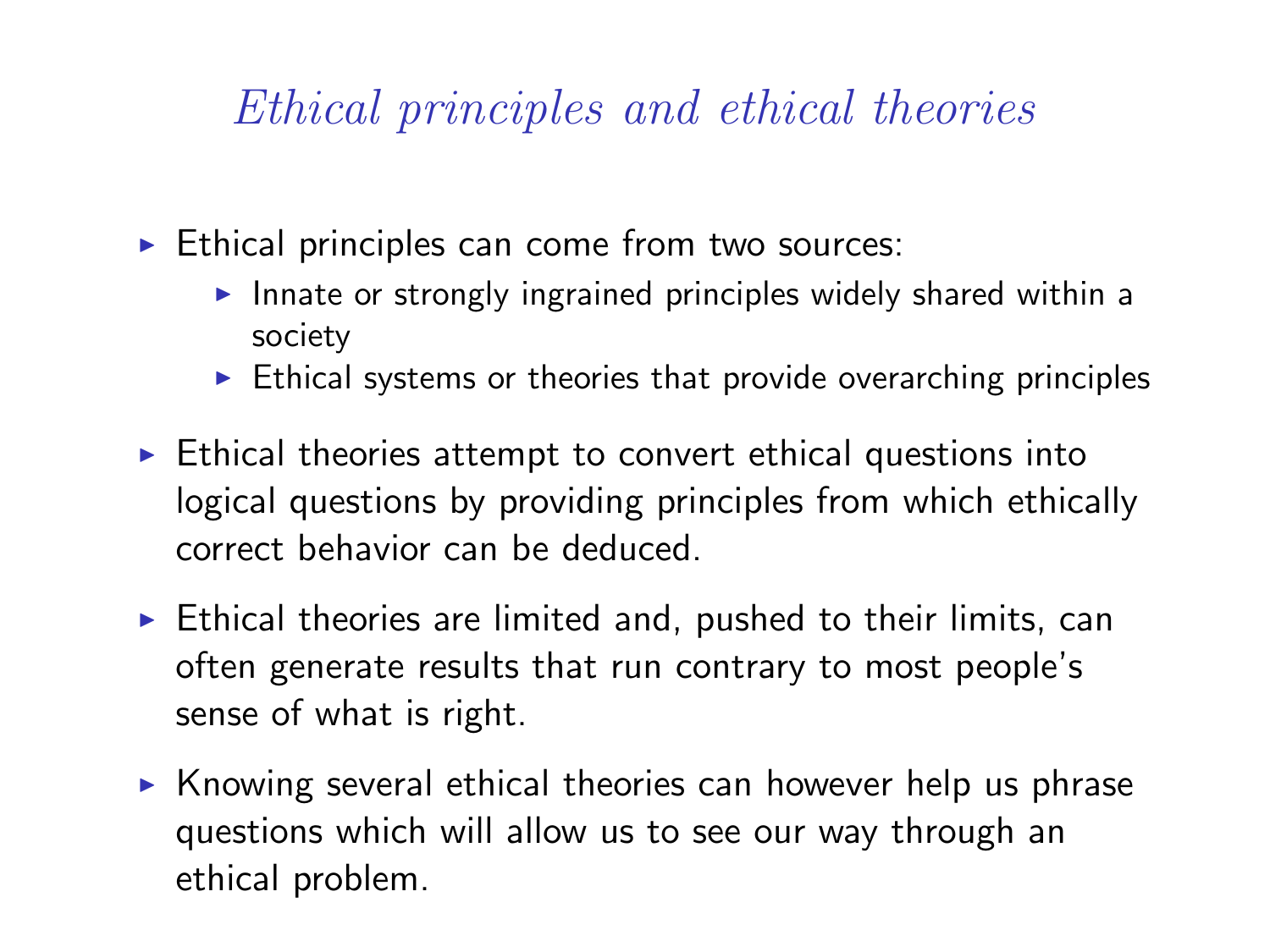### Utilitarianism

Greatest happiness principle: "actions are right in proportion as they tend to promote happiness; wrong as they tend to produce the reverse of happiness." (J. S. Mill, Utilitarianism, 1861)

- It has sometimes been said that most people, if asked how they make ethical decisions, will eventually come up with something like the greatest happiness principle.
- $\triangleright$  We don't have a "calculus of happiness" that would reduce the greatest happiness principle to a calculation, so a great deal of judgement is required in applying this principle.
- $\triangleright$  Also, how do we balance harm done to some against happiness gained by others? Should we only maximize overall happiness, or are additional constraints required?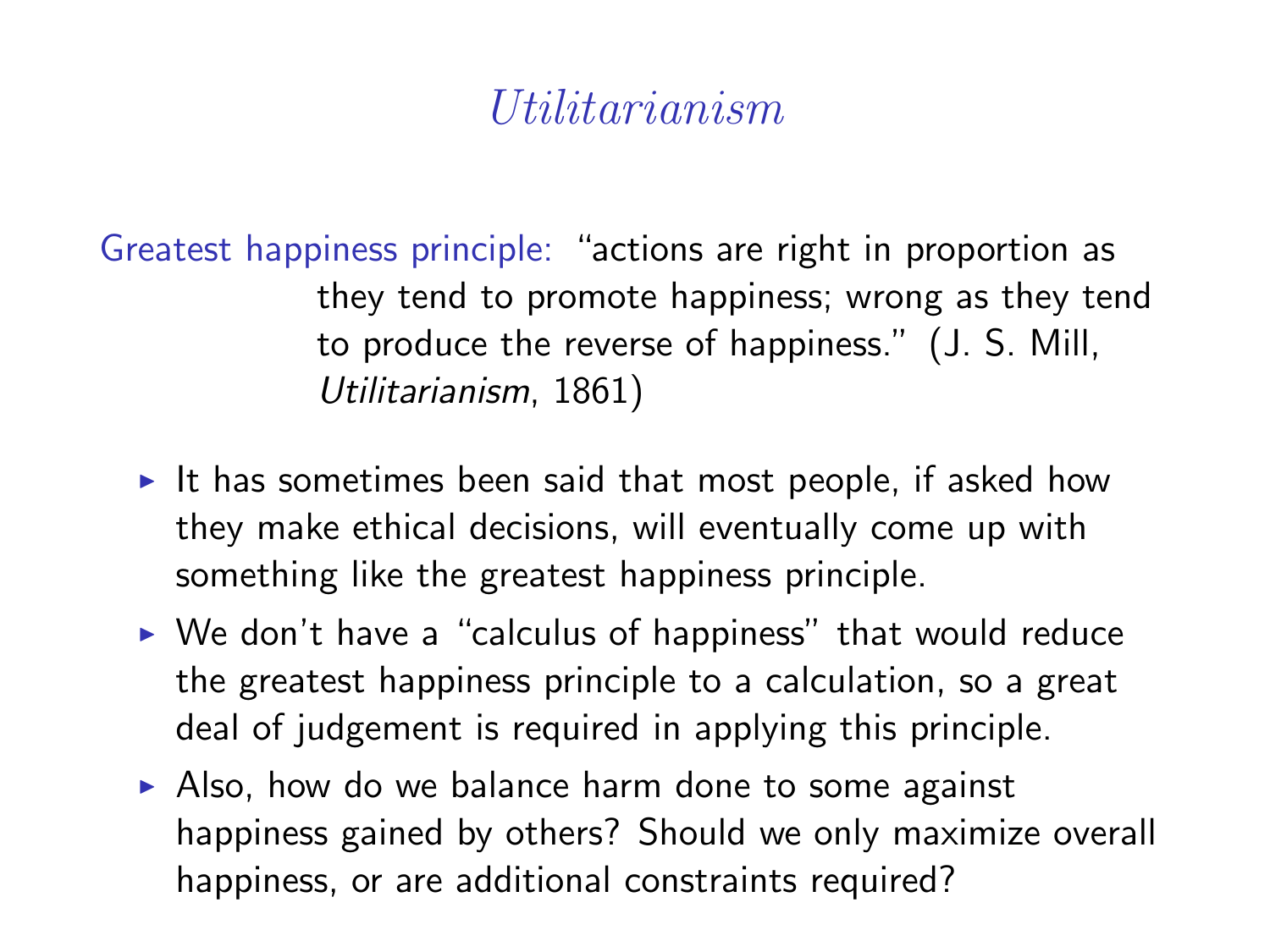- $\triangleright$  The broader good or broader harm are hard to account for (e.g. long-term decay in ethical standards if we allow utilitarian considerations to erode the force of these standards).
- $\blacktriangleright$  Hard to hold people to absolute responsibilities in a utilitarian system.
- $\triangleright$  Nevertheless, utilitarian considerations are important in ethical decision making since they emphasize consequences to individuals:
	- $\triangleright$  Whom does a certain decision benefit or harm?
	- $\blacktriangleright$  How much benefit/harm does each individual affected derive from a certain course of action?
	- $\blacktriangleright$  How do my decisions affect me? While we would all like to think that we can be perfectly altruistic and only consider how our decisions affect others, utilitarianism includes everyone in the overall balance or happiness, including the person making the decision.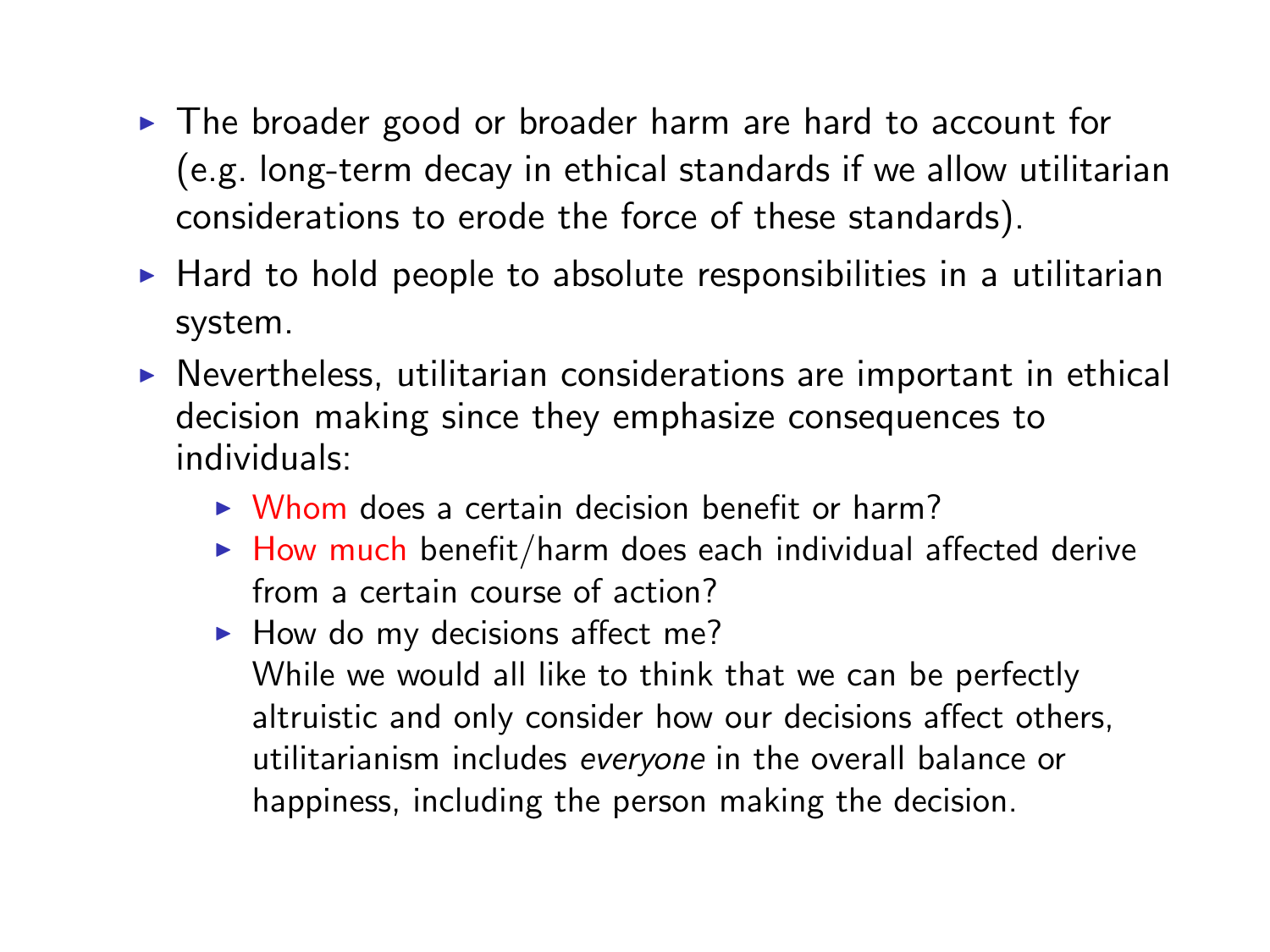# Deontological theories

- $\triangleright$  Deontology is the study of moral obligations. The word derives from a Greek root meaning "that which is obligatory" (Webster's New Collegiate Dictionary, G. & C. Merriam, 1981).
- $\triangleright$  Deontological theories posit that we have certain moral obligations which override our evaluation of potential consequences.
- $\triangleright$  Deontological codes are codes of conduct to which members of a certain group are to be held. This includes most criminal law, religious law, but also student codes of conduct, professional codes of conduct, etc.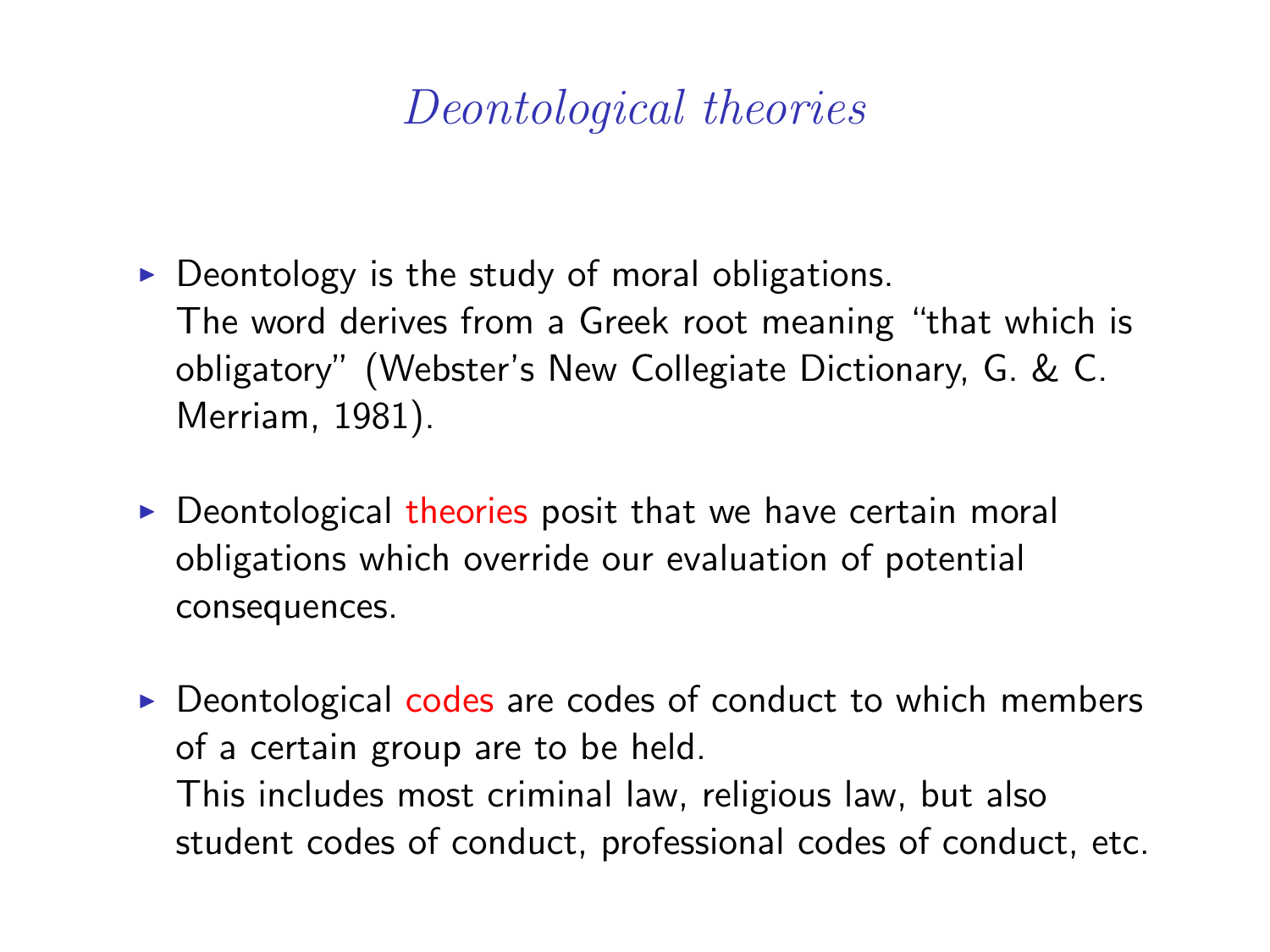$\triangleright$  Deontological theories fall into one of two categories:

Received principle theories in which principles derived from a particular source (e.g. religious texts) are asserted to create absolute obligations While not strictly "theories", deontological codes create obligations which are often interpreted in an absolute way. Guiding principle theories in which moral obligations can be derived from one guiding principle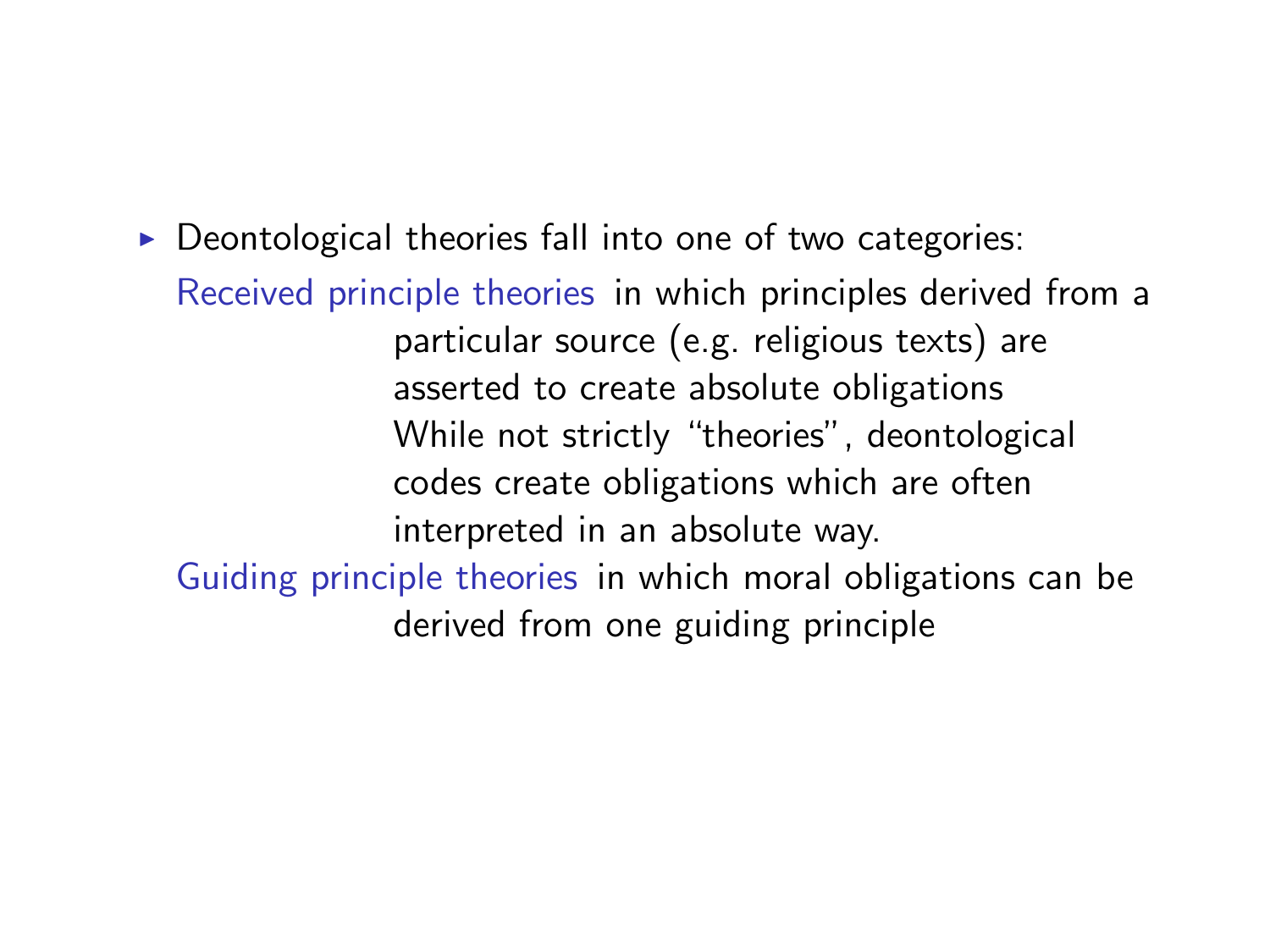### The Golden Rule The simplest guiding-principle deontological theory

- $\triangleright$  Perhaps the simplest deontological theory is the Golden Rule: Do unto others as you would have them do unto yourself.
- $\triangleright$  Versions of this rule appear in the texts of most religions.
- $\blacktriangleright$  Like utilitarianism, the Golden Rule encourages you to think about consequences to others. Putting yourself in their shoes, as the Rule encourages you to do, may make those consequences more vivid and discourage rash actions.
- $\blacktriangleright$  Hard to reconcile with (e.g.) the responsibility to disclose wrongdoing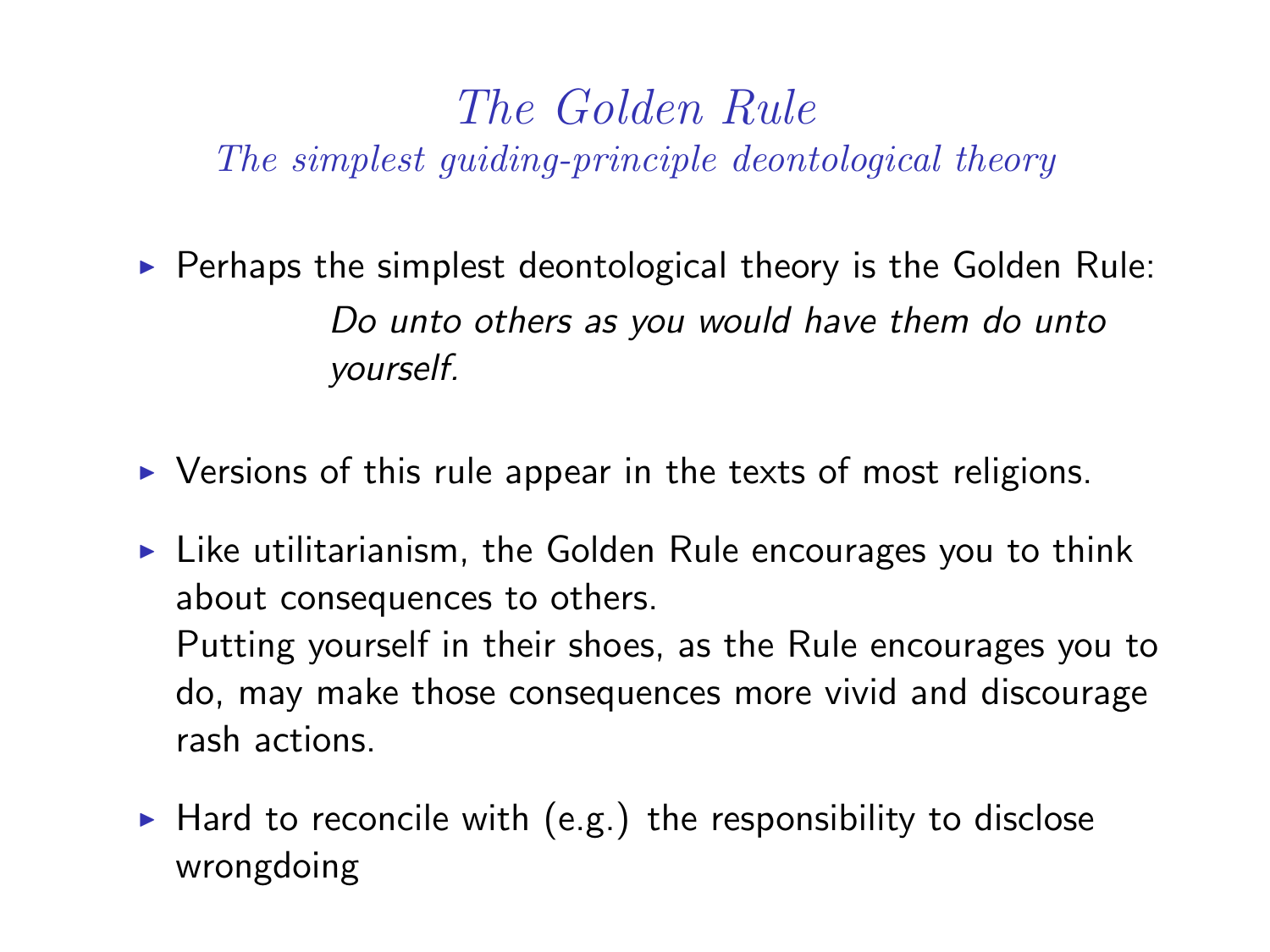The Categorical Imperative A powerful guiding-principle deontological theory

 $\triangleright$  From I. Kant, Foundations of the Metaphysics of Morals (1785), translated by L. W. Beck (Bobbs-Merrill, Indianapolis, 1959):

> Act only according to that maxim by which you can at the same time will that it should become a universal law.

- $\triangleright$  Can be used to justify strict codes of conduct
- $\triangleright$  Takes consequences out of the picture completely This can be either a strength or a weakness, according to perspective and/or situation.
- $\blacktriangleright$  Leads to an important question: What would happen if everybody took the course of action I am considering?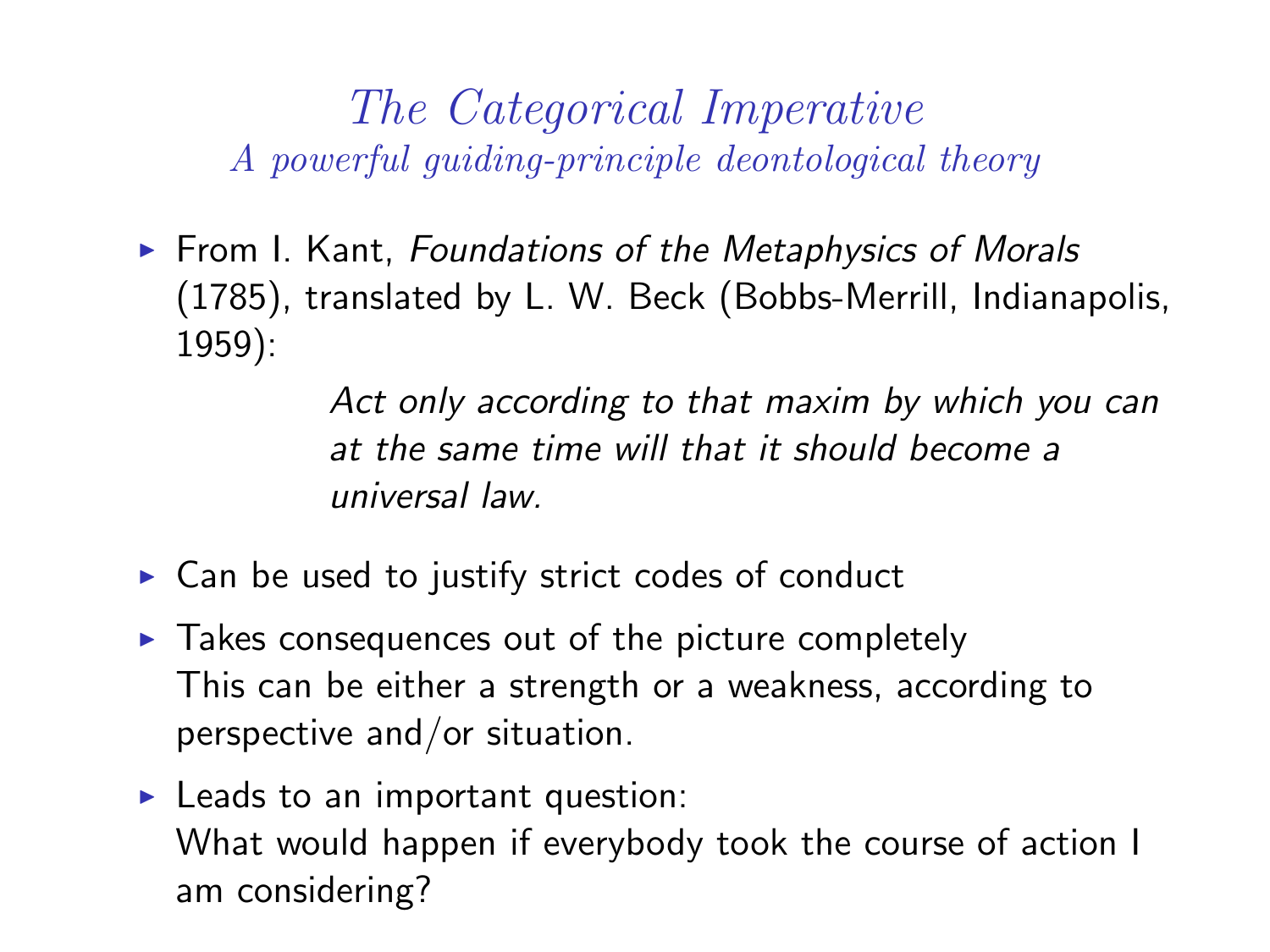### Gass' Case of the Obliging Stranger

- $\triangleright$  [W. H. Gass, The case of the obliging stranger,](http://0-www.jstor.org.darius.uleth.ca/stable/2182374) Phil. Rev. 1957, 66[, 193–204.](http://0-www.jstor.org.darius.uleth.ca/stable/2182374)
- $\triangleright$  Points out that there are a priori ethical truths, i.e. that some ethical truths, of which there are clear cases, do not derive from a more fundamental principle, but rather that claims to have found a fundamental principle of ethics had better lead to correct conclusions in these cases.
- $\triangleright$  To put it another way, Gass highlights the fact that ethical theories are a posteriori constructs which provide convenient generalizations, and perhaps even useful methods of thinking about ethical problems, but cannot be taken as infallible bedrocks for ethical reasoning.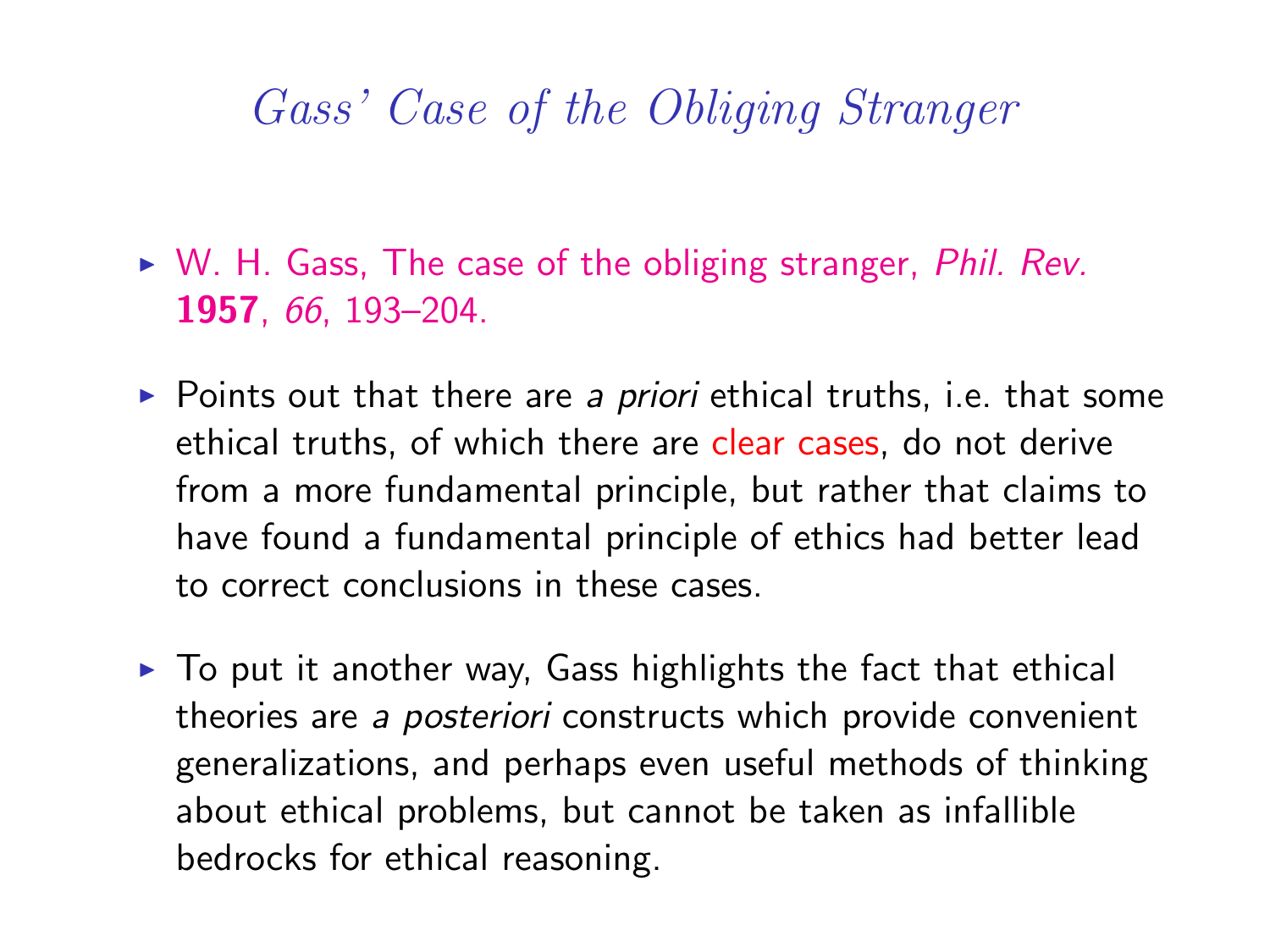# The role of deontological codes

- $\triangleright$  For professionals, an additional complication is the existence of deontological codes.
- $\triangleright$  These may be imposed by a professional society, employer or institution.
- $\triangleright$  There are generally strong sanctions (up to an including exclusion from the society, place of employment, or institution) for breaching a deontological code.
- $\triangleright$  Deontological codes are generally not arbitrary. They are designed to protect the group and/or society at large.
- $\triangleright$  What happens if a deontological code conflicts with other ethical considerations?
- $\triangleright$  A useful question: Could I justify a breach of the deontological code to colleagues/superiors in the organization?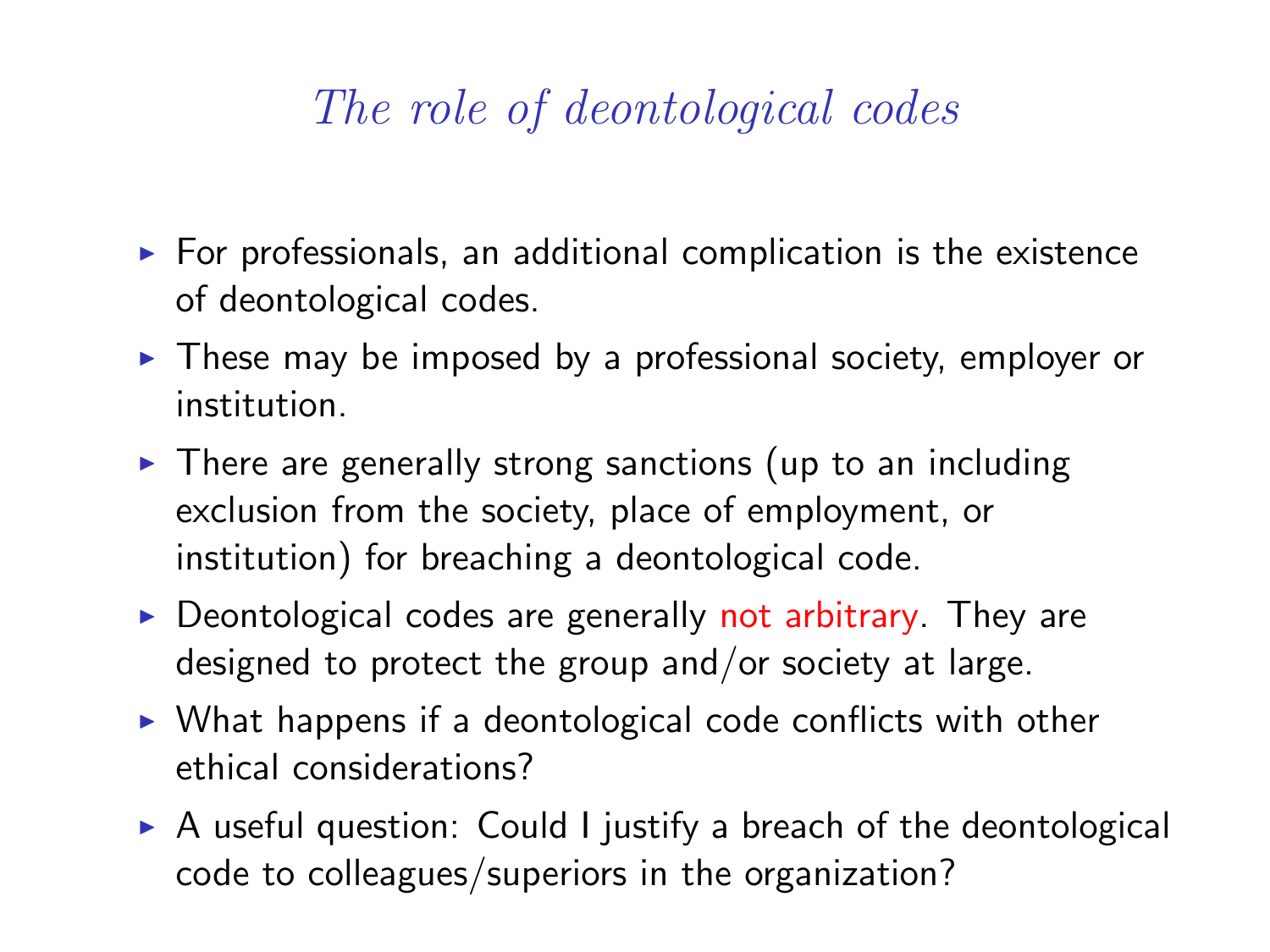# Analyzing ethical problems

#### $\triangleright$  Start by defining the problem.

- $\triangleright$  What has happened to trigger an ethical problem?
- $\triangleright$  What are the ethical issues involved?
- $\triangleright$  Who is involved?
- $\triangleright$  What are the relationships between the people involved?
- $\triangleright$  What potential conflicts are there between ethical principles and/or deontological requirements?
- $\triangleright$  What potential consequences are in play for all involved?

 $\triangleright$  Generate a list of possible alternative actions. Note that this list may sometimes include "Do nothing."